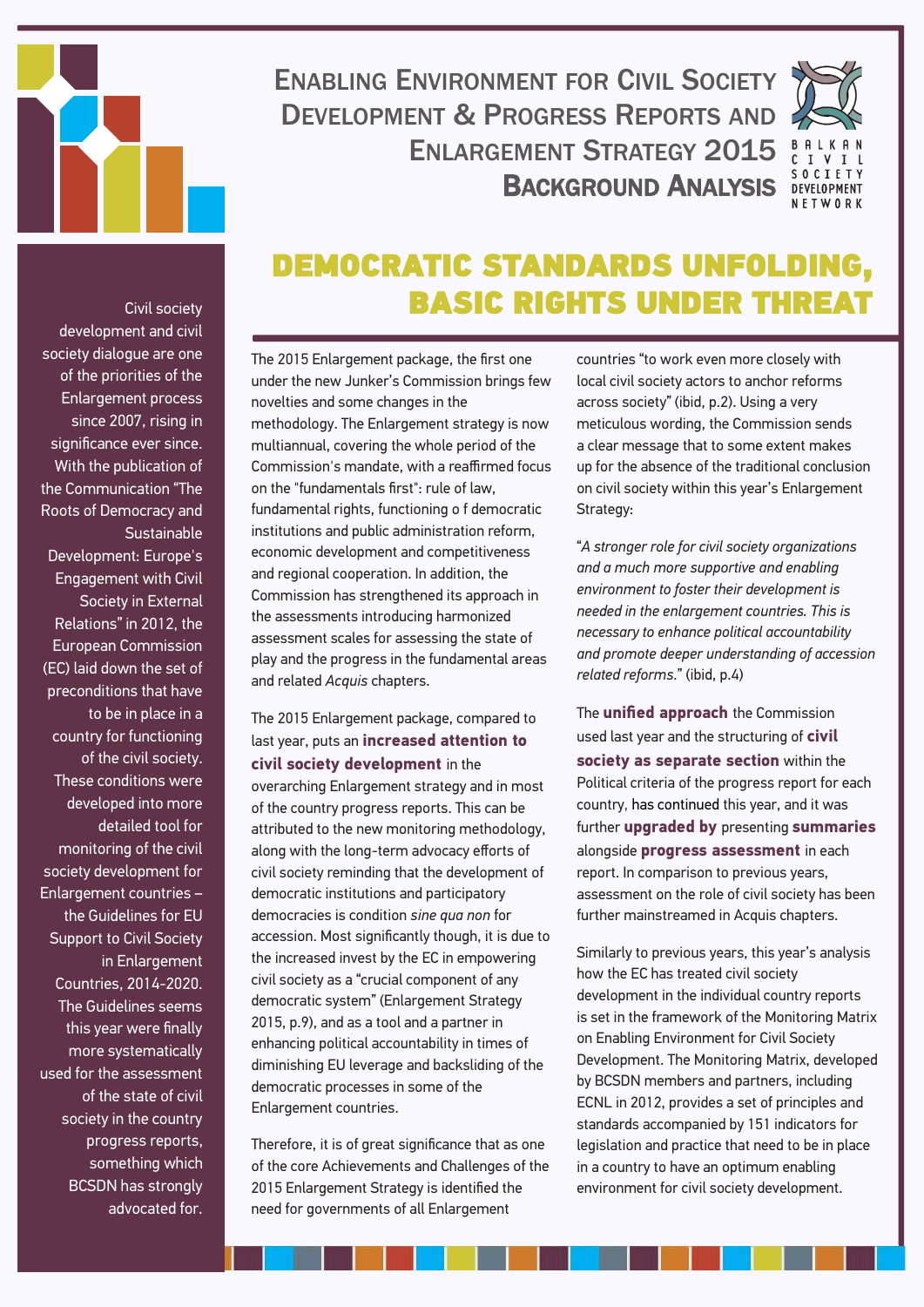## **Key Messages & Points**

It is the second year in a row the progress reports for each country separates civil society as one of the four pillars of Democracy in the assessment of fulfillment of the Political criteria (the other three being Elections, Parliament and Government). This year, each section contains brief summary on the state of civil society development and assessment of the progress made in each country in the area of cooperation between public institutions and civil society. Furthermore, as in last year reports, each civil society section (except in the Albanian progress report) starts with the unified sentence that "An empowered civil society is a crucial component of any democratic system and should be recognized and treated as such by (state) institutions". (PR\_BiH\_2015,p.8; PR\_KS\_2015,p.9; PR\_MK\_2015,p.9; PR\_MNE\_2015,p.8; PR\_SRB\_2015,p.7; PR\_TR\_2015,p.1)

#### **STRICT DEFINITION OF EXPECTATIONS**

With this, the Commission makes it clear that civil society has become obligation for membership and possible benchmark for negotiations, giving clear political support for the enabling environment for civil society, in line with one of the key recommendations of our 2014 expert Regional Monitoring Report.

The biggest focus this year, similarly to previous ones is again on public institutions – CSOs relationship, especially on the framework and mechanisms for cooperation and the involvement of civil society in policy and decision-making. In 5 out of 7 countries, only "some progress" has been noted, a "good progress" in Albania, and expectedly, "no progress" in Bosnia and Herzegovina. This year it is evident that EC's has further broadened the focus of monitoring to the other issues influencing the enabling environment: the reports on each country address the tax benefits for CSOs and donors and transparency and accountability of state funding for civil society.

Even though the reports are still not fully aligned with all indicators set in its Guidelines aimed to assess the conducive environment, the monitoring is done in a more systematic manner that it includes all components of an enabling environment. Comparing the methodology and assessment among the different countries, civil society development again has received less attention in Bosnia and Herzegovina, Kosovo, Serbia.

**FOCUS ON RELATIONS BETWEEN PUBLIC INSTITUTIONS AND CSOs WITH ENHANCED ATTENTION TO BASIC FREEDOMS AND FINANCIAL VISIBILITY AND SUSTAINABILITY**

#### RELEVANT **DOCUMENTS** (AVAILABLE UPON REQUEST)

FULL B[ACKGROUND](http://www.balkancsd.net/images/stories/BCSDN_EC-PR-EnlargementStrategy-BackgroundAnalysis.docx) A[NALYSIS](http://www.balkancsd.net/images/stories/BCSDN_EC-PR-EnlargementStrategy-BackgroundAnalysis.docx) (.DOC)



**EC CIVIL S[OCIETY](http://www.balkancsd.net/images/stories/Progress_Reports_2014__Regional_Extracts_Civil_Society.xls) ASSESSMENT [2006-2015](http://www.balkancsd.net/images/stories/Progress_Reports_2014__Regional_Extracts_Civil_Society.xls)** D[ATASET](http://www.balkancsd.net/images/stories/Progress_Reports_2014__Regional_Extracts_Civil_Society.xls) (.XLS)



EC P[ROGRESS](http://ec.europa.eu/enlargement/countries/strategy-and-progress-report/index_en.htm) REPORTS & E[NLARGEMENT](http://ec.europa.eu/enlargement/countries/strategy-and-progress-report/index_en.htm) S[TRATEGY](http://ec.europa.eu/enlargement/countries/strategy-and-progress-report/index_en.htm) 2015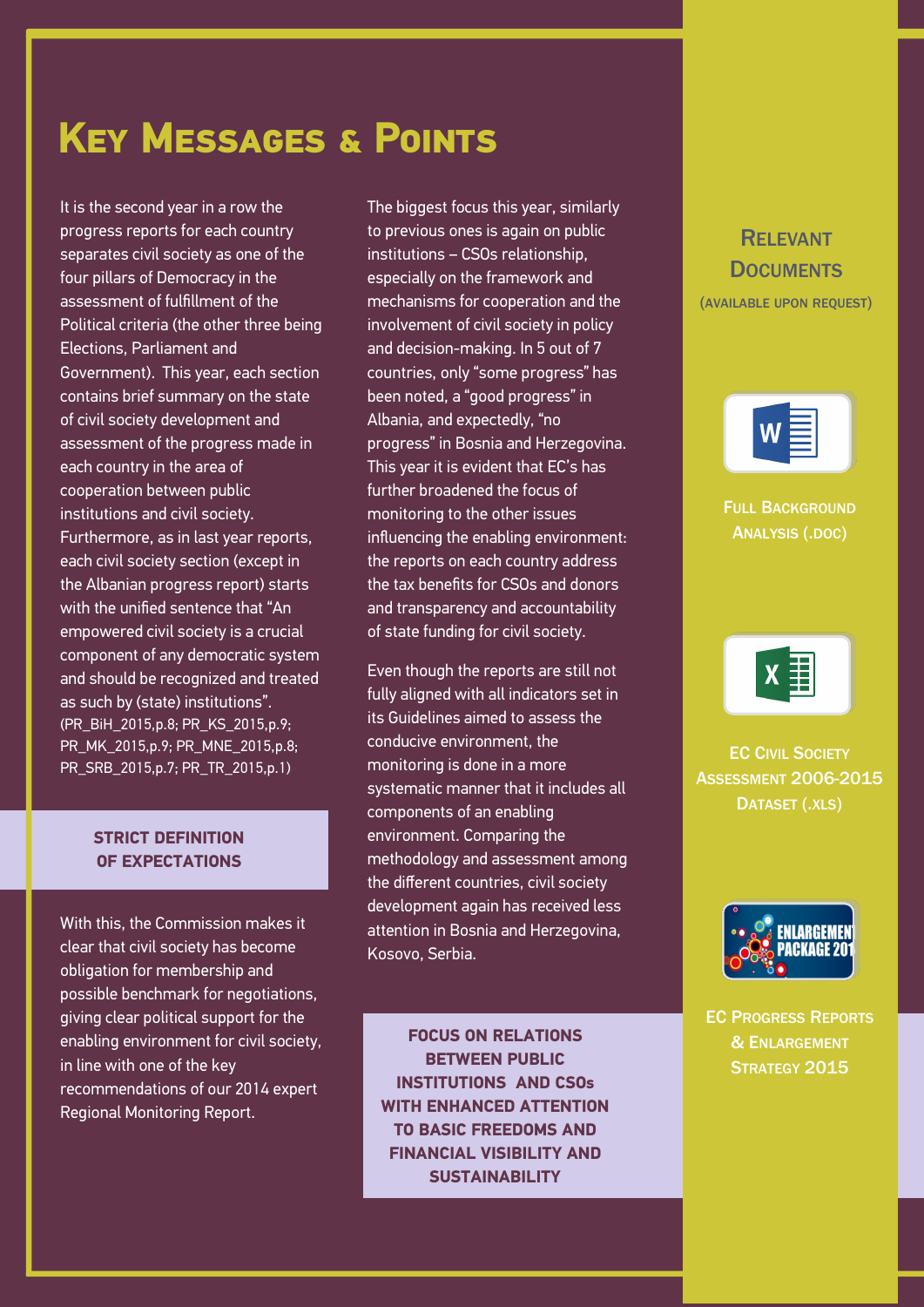## **Civil Society Enabling Environment**

**BASIC GUARANTEES TO FREEDOMS OF ASSOCIATION.** ASSEMBLY & EXPRESSION **EXPRESSION SASIC GUARANTEES TO FREEDOMS OF ASSOCIATION, SASEMBLY & EXPRESSION**<br>There was increasing number of political crisis of 2015 and organization of

There was increasing number of developments in terms of basic freedoms in Enlargement countries, which is reflected accordingly in the progress reports. Restrictions on the **freedom of association** were this year reported in Montenegro, and again in Turkey. In Montenegro, it was due to reports of unlawful surveillance of CSOs by government instances and the use of administrative intimidation and legal threats proven with court verdicts. In Turkey, freedom of association was restricted particularly vis-à-vis administrative procedures for registration, and in practice through claims relating to national security, morality and the Turkish family structure applied by courts.

The spotlight in the **freedom of peaceful assembly** was this year on Macedonia, where CSOs were praised for their constructive engagement during the

political crisis of 2015 and organization of peaceful protests and the demonstration of cross-ethnic unity in the aftermath of the tragic events in Kumanovo. Restrictions were again also noted in Turkey for the growing intolerance of public protests and restrictive interpretation of the right of assembly.

In assessing whether CSOs can freely seek and secure financial resources from various domestic and foreign sources to support their activities, the issue which last year was noted as potential concern in Kosovo, the amendment to the Law on money laundering and anti-terrorism, led to a suspension of 14 NGOs this year, allowing for arbitrary decisions on suspensions.

| AREA 1: BASIC LEGAL GUARANTEES OF FREEDOMS                                      |                                                                                                                                                                                                                                                                                                                                                                                                                                      |  |  |  |  |
|---------------------------------------------------------------------------------|--------------------------------------------------------------------------------------------------------------------------------------------------------------------------------------------------------------------------------------------------------------------------------------------------------------------------------------------------------------------------------------------------------------------------------------|--|--|--|--|
| Principle                                                                       | Standard/Benchmark                                                                                                                                                                                                                                                                                                                                                                                                                   |  |  |  |  |
| <b>SUB-AREA 1.1.: FREEDOM OF ASSOCIATION</b>                                    |                                                                                                                                                                                                                                                                                                                                                                                                                                      |  |  |  |  |
| Freedom of association<br>is quaranteed and<br>exercised freely<br>by everybody | $\Rightarrow$ All individuals and legal entities can freely establish and participate in in-<br>formal and/or registered organizations offline and online<br>$\Rightarrow$ CSOs operate freely without unwarranted state interference in their inter-<br>nal governance and activities<br>$\Rightarrow$ CSOs can freely seek and secure financial resources from various domestic<br>and foreign sources to support their activities |  |  |  |  |
| <b>SUB-AREA 1.2.: RELATED FREEDOMS</b>                                          |                                                                                                                                                                                                                                                                                                                                                                                                                                      |  |  |  |  |
| Freedoms of assembly<br>and expression<br>are quaranteed<br>to everybody        | $\Rightarrow$ CSO representatives, individually or through their organization, enjoy free-<br>dom of peaceful assembly<br>$\Rightarrow$ CSO representatives, individually or through their organizations enjoy free-<br>dom of expression<br>Civil society representatives, individually and through their<br>$\Rightarrow$<br>organizations, have the rights to safely receive and impart information<br>through any media          |  |  |  |  |



G[UIDELINES](http://ec.europa.eu/enlargement/pdf/civil_society/doc_guidelines_cs_support.pdf) FOR EU S[UPPORT](http://ec.europa.eu/enlargement/pdf/civil_society/doc_guidelines_cs_support.pdf) TO CIVIL SOCIETY IN E[NLARGEMENT](http://ec.europa.eu/enlargement/pdf/civil_society/doc_guidelines_cs_support.pdf) C[OUNTRIES](http://ec.europa.eu/enlargement/pdf/civil_society/doc_guidelines_cs_support.pdf) 2014-2020



#### M[ONITORING](http://www.balkancsd.net/index.php/resources-and-links/publications/publications-policy-papersreports/2182-balkan-civic-practices-9-monitoring-matrix-for-enabling-environment-for-civil-society-development-the-tool-kit) MATRIX **T[OOLKIT](http://www.balkancsd.net/index.php/resources-and-links/publications/publications-policy-papersreports/2182-balkan-civic-practices-9-monitoring-matrix-for-enabling-environment-for-civil-society-development-the-tool-kit)**



M[ONITORING](http://monitoringmatrix.net/) MATRIX WEB [PLATFORM](http://monitoringmatrix.net/) (WWW.MONITORNINGMATRIX.NET)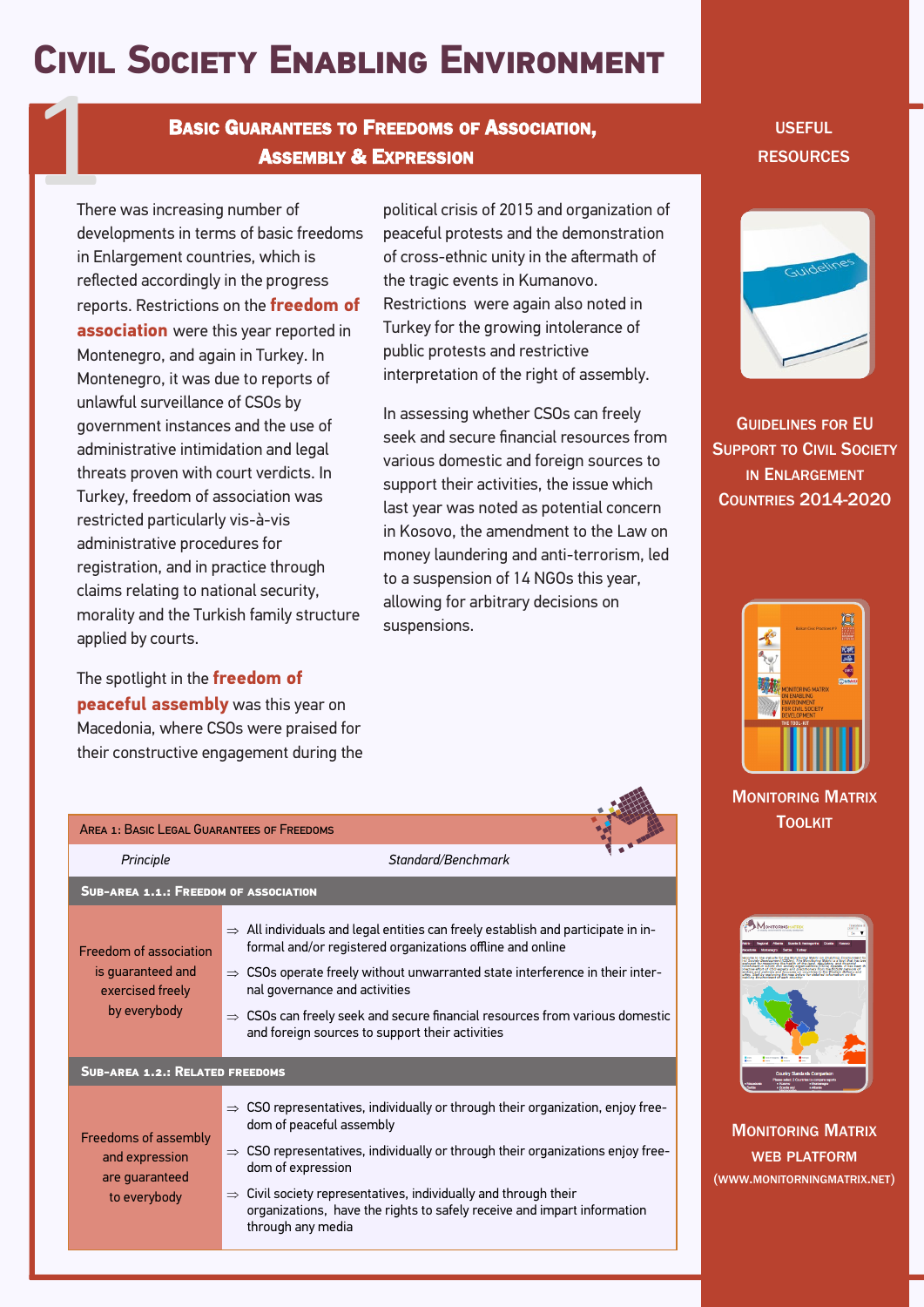#### **BCSDN** PUBLICATIONS (AVAILABLE UPON REQUEST)



M[ONITORING](http://monitoringmatrix.net/wp-content/uploads/2014/06/Regional-report-on-EE-as-of-04-06-2014_ABs_06062014_THA_08062014.pdf) MATRIX R[EGIONAL](http://monitoringmatrix.net/wp-content/uploads/2014/06/Regional-report-on-EE-as-of-04-06-2014_ABs_06062014_THA_08062014.pdf) REPORT 2014 (FULL)



M[ONITORING](http://monitoringmatrix.net/wp-content/uploads/2014/06/Regional-report-on-EE-as-of-04-06-2014_ABs_06062014_THA_08062014.pdf) MATRIX REGIONAL REPORT 2014 (EXEC. [SUMMARY](http://www.balkancsd.net/images/132-3_RR_on_CS_Enabling_Environment_Exec_Summary_za_web.pdf))



EU FUNDS FOR SUPPORTING CSDEV IN THE WESTERN BALKANS 2007-2013

#### FRAMEWORK FOR CSO FINANCIAL VIABILITY AND SUSTAINABILITY: TAX REGIME, STATE SUPPORT & HUMAN RESOURCES

|                                                                                                                                       | <b>TAX REGIME, STATE SUPPORT &amp; HUMAN RESOURCES</b>                                                                                                                                                                                                                                                                                                     |  |
|---------------------------------------------------------------------------------------------------------------------------------------|------------------------------------------------------------------------------------------------------------------------------------------------------------------------------------------------------------------------------------------------------------------------------------------------------------------------------------------------------------|--|
| AREA 2: FRAMEWORK FOR CSOS' FINANCIAL VIABILITY AND SUSTAINABILITY                                                                    |                                                                                                                                                                                                                                                                                                                                                            |  |
| Principle                                                                                                                             | Standard/Benchmark                                                                                                                                                                                                                                                                                                                                         |  |
| SUB-AREA 2.1: TAX/FISCAL TREATMENT FOR CSOS AND THEIR DONORS                                                                          |                                                                                                                                                                                                                                                                                                                                                            |  |
| CSOs and donors enjoy<br>favorable tax treatment                                                                                      | $\Rightarrow$ Tax benefits are available on various income sources of CSOs<br>$\Rightarrow$ Incentives are provided for individual and corporate giving                                                                                                                                                                                                    |  |
| <b>SUB-AREA 2.2: STATE SUPPORT</b>                                                                                                    |                                                                                                                                                                                                                                                                                                                                                            |  |
| State support to CSOs is<br>provided in a transparent way and<br>spent in an<br>accountable manner                                    | $\Rightarrow$ Public funding is available for institutional development of CSOs,<br>project support and co-financing of EU and other grants<br>$\Rightarrow$ Public funding is distributed in a prescribed and transparent manner<br>There is a clear system of accountability, M&E of public funding<br>Non-financial support is available from the state |  |
| SUB-AREA 2.3: HUMAN RESOURCES                                                                                                         |                                                                                                                                                                                                                                                                                                                                                            |  |
| State policies and the legal envi-<br>ronment stimulate and facilitate<br>employment, volunteering and<br>other engagements with CSOs | $\Rightarrow$ CSOs are treated in an equal manner to other employers<br>There are enabling volunteering policies and laws<br>The educational system promotes civic engagement                                                                                                                                                                              |  |

One of the key issues facing civil society in the region is lack of stimulating fiscal frameworks for giving, transparent access and distribution of public funds and human resources development, all of which make civil society dependent on limited number of donors and other sources, hindering their ability to plan long-term and work independently. This year, the significant improvement and systematic monitoring in all reports on these issues lead us to believe that the EC is finally recognizing the importance of a comprehensive approach toward civil society development and sustainability.

In the area of **tax regime**, shortcomings were identified in almost all countries. In Albania, despite the new law on VAT, no reimbursement of VAT on IPA projects has been done, and the new online tax system "creates an additional administrative burden, particularly for small organizations" (AL\_PR\_2015, p.8).

In Bosnia and Herzegovina the country wide legislation on tax rules "is not conducive to stimulating private donations to civil society organizations" (BiH\_PR\_2015, p.8). For Serbia and Turkey it was noticed that tax rules do not encourage private donations to CSOs, while for Kosovo was emphasized that despite the increase of the tax relief for private donations, "the legal framework for tax deductions remains ambiguous and is not harmonized with provisions in the law on freedom of association" (KS\_PR\_2015, p.9). Interestingly, the Turkish report notes that civil society is financially vulnerable due to the dependency on public project grants.

One of the most common findings in the progress

reports is the lack of transparency an[d/or](http://monitoringmatrix.net/)  efficiency of **public funding**. The public funding system in Macedonia was noted as ineffective and inefficient as "the binding framework of rules for state financing of civil society has not been adopted" (MK\_PR\_2015, p.9). In Montenegro as challenge is noted the improper implementation of the law on gaming and the decreasing funds which are the only source of public financing for CSOs. In Bosnia and Herzegovina, Kosovo, Serbia and Turkey the reports point to the need for improvement of the procedures for distribution of public funds to CSOs in transparent and unified manner.

The issue of **state non-financial support** was mentioned this year again only in report for Montenegro noting the need for "an institutional culture that facilitates grassroots activities by civil society, through free concessions of public spaces and other forms of support"(MNE\_PR\_2015, p.8).

Two reports this year take into regard the **human resource development** (employment, volunteering, civic education) aspect for civil society development, concretely regarding the enabling volunteering policies and laws. In Serbia, it was noted that "the law on volunteering has not significantly expanded voluntary work and the law on social protection has yet to be fully implemented as regards CSOs providing social services" (SR\_PR\_2015, p.8). In Montenegro, the EC urges conditions conducive to voluntary work and social entrepreneurship to be created which involve not only legislation but "an overall change of society's approach to volunteerism and civic activism" (MNE\_PR\_2015, p.8).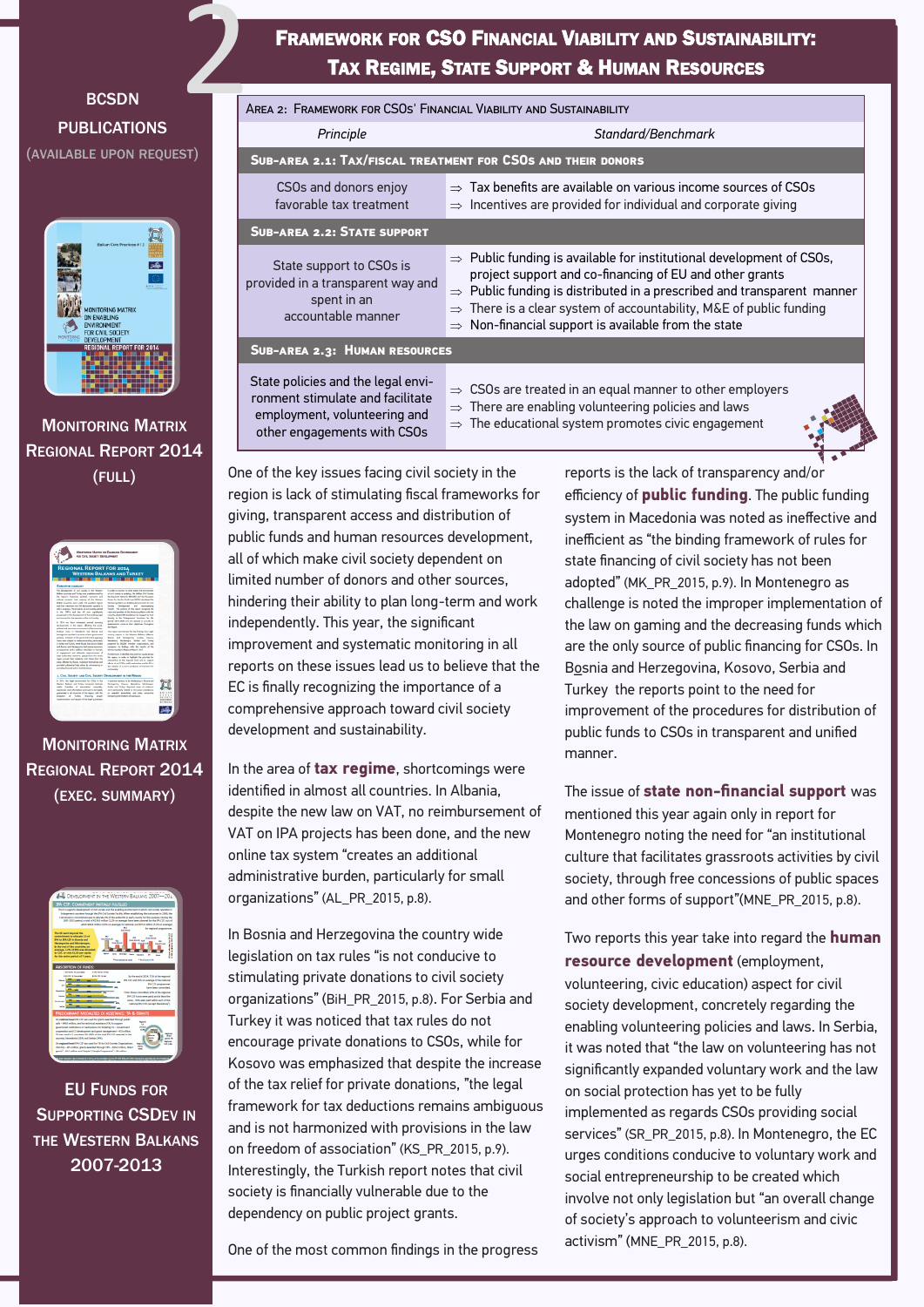# Traditionally, the **cooperation between state 3**<br>Traditi

**bodies and civil society** receives the biggest focus in the reports, and this year the Commission gave clear assessment of the progress made by each of the countries. Positive steps in the framework and practices for cooperation are noticed most significantly in Albania, with the adoption of the Resolution the role of civil society in the country's democratic development by the Parliament, and the adoption of the Roadmap by the Government that sets its policy towards creating a more enabling environment.

In contrast to Albania, lack of progress was reported in Bosnia and Herzegovina in improving mechanisms for dialogue and cooperation between government and CSOs with no developments for ensuring formalized policy dialogue between the Council of Ministers and civil society, still not adopted national strategy on civil society and State law on joint registry of CSOs. Bosnia and Herzegovina remains the only Enlargement country where official number of registered organizations in not available from state institutions.

In the rest of the countries where "some progress" was noted, it was highlighted the need for more effective and systematic **involvement of CSOs in policy and decision making process** (Macedonia, Kosovo, Serbia and Turkey) greater transparency of the government procedures for cooperation and consultation of CSOs (Kosovo, Montenegro). In Macedonia there was standstill reported for the implementation of the 2012-2017 Strategy on cooperation with civil society, the adoption of the 2015- 2017 action plan, the establishment of the Council for cooperation between government and civil society, and the establishment of a working group for monitoring the law on associations and foundations by the Ministry of Justice.

For Kosovo, it was emphasized that the new Assembly should implement standards for consultations with civil society.

In Serbia was noted that Office for cooperation with civil society has no director appointed since March when the previous one resigned.

The area of **service provision by CSOs** this year again remained only rarely mentioned in countries' reports reported only in form of best practices of cooperation between CSO and the State.

| AREA 3: GOVERNMENT - CSO RELATIONSHIP                                                                  |                                                                                                                                                                                                                                                                                                                                                                                                                              |  |  |  |  |
|--------------------------------------------------------------------------------------------------------|------------------------------------------------------------------------------------------------------------------------------------------------------------------------------------------------------------------------------------------------------------------------------------------------------------------------------------------------------------------------------------------------------------------------------|--|--|--|--|
| Principle                                                                                              | Standard/Benchmark                                                                                                                                                                                                                                                                                                                                                                                                           |  |  |  |  |
| SUB-AREA 3.1.: FRAMEWORK AND PRACTICES FOR COOPERATION                                                 |                                                                                                                                                                                                                                                                                                                                                                                                                              |  |  |  |  |
| There is a<br>strategic approach<br>to furthering<br>state-CSO coopera-<br>tion and CSO<br>development | $\Rightarrow$ The State recognizes, through policies<br>and strategies, the importance of the<br>development of and cooperation with<br>the sector<br>$\Rightarrow$ The State recognizes, through the<br>operation of its institutions, the<br>importance of the development of and<br>cooperation with the sector                                                                                                           |  |  |  |  |
| SUB-AREA 3.2: INVOLVEMENT IN POLICY- AND DECISION-MAKING PROCESSES                                     |                                                                                                                                                                                                                                                                                                                                                                                                                              |  |  |  |  |
| CSO <sub>s</sub> are<br>effectively<br>included in the<br>policy and<br>decision-making<br>process     | There are standards enabling CSO<br>$\Rightarrow$<br>involvement in decision-making, which<br>allow for CSO input in a timely manner.<br>All draft policies and laws are easily<br>$\Rightarrow$<br>accessible to the public in a timely<br>manner<br>CSO representatives are equal partners<br>$\Rightarrow$<br>in discussions in cross-sector bodies<br>and are selected through clearly defined<br>criteria and processes |  |  |  |  |
|                                                                                                        | SUB-AREA 3.3: COLLABORATION IN SERVICE PROVISION                                                                                                                                                                                                                                                                                                                                                                             |  |  |  |  |
| There is a<br>supportive<br>environment for<br>CSO involvement in                                      | CSOs are engaged in different services<br>$\Rightarrow$<br>and compete for state contracts on an<br>equal basis to other providers<br>The state has committed to funding<br>$\Rightarrow$<br>services and the funding is predictable                                                                                                                                                                                         |  |  |  |  |
| service<br>provision                                                                                   | and available over a longer-term period<br>The state has clearly defined procedures<br>for contracting services which allow for<br>transparent selection of service                                                                                                                                                                                                                                                          |  |  |  |  |
|                                                                                                        | providers, including CSOs<br>There is a clear system of accountability,<br>monitoring and evaluation of service<br>provision                                                                                                                                                                                                                                                                                                 |  |  |  |  |